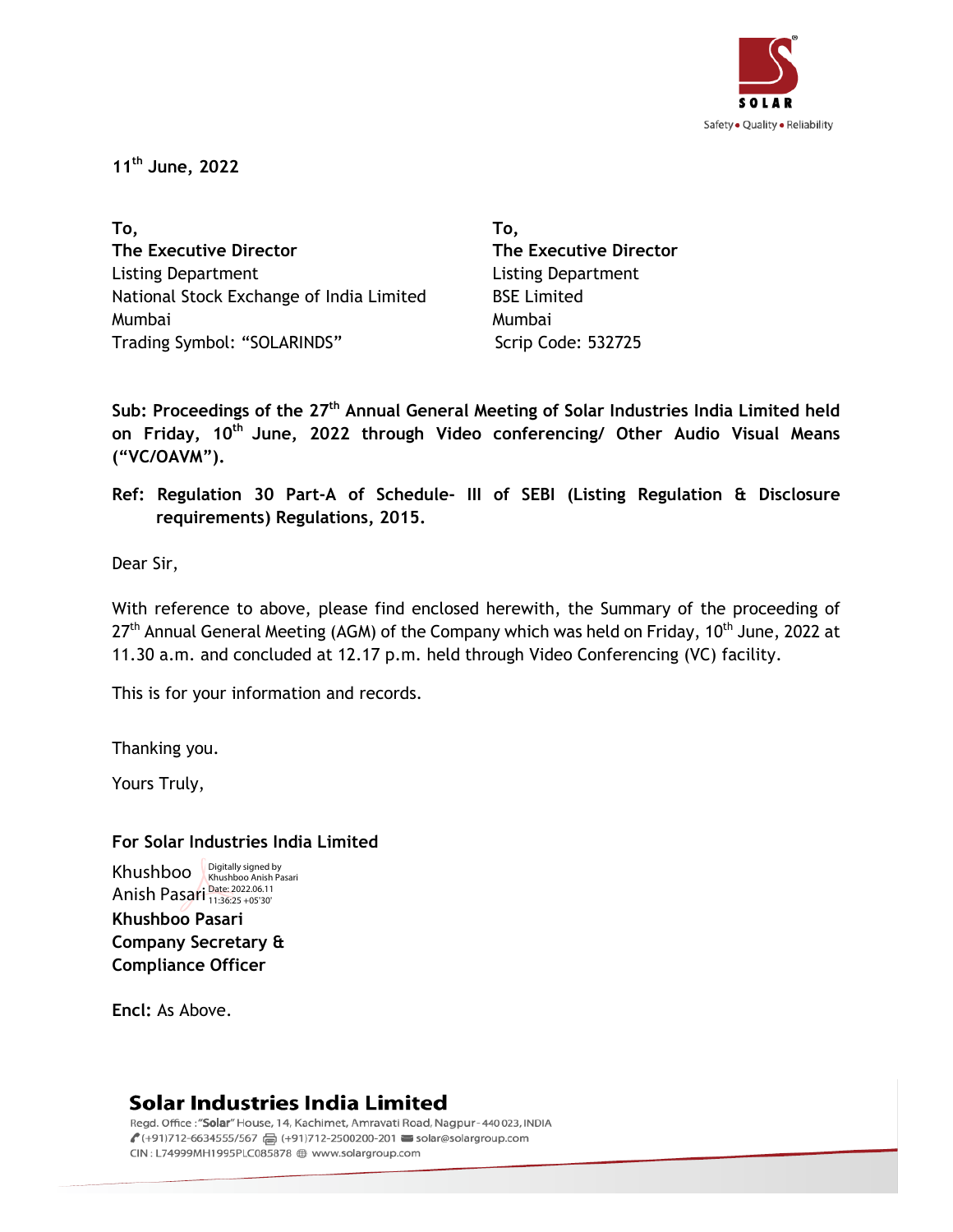

### **SUMMARY OF PROCEEDINGS OF THE 27 th ANNUAL GENERAL MEETING OF THE COMPANY**

#### **A. Date, Time and venue of the Annual General meeting:**

The 27<sup>th</sup> Annual General Meeting ("AGM") of Solar Industries India Limited was held on Friday, June 10, 2022, through Video Conference (VC) /Other Audio Visual Means (OAVM) in accordance with the applicable provisions of Companies Act, 2013 read with the Rules issued thereunder and the Securities and Exchange Board of India (Listing Obligations and Disclosure Requirements) Regulations, 2015. The meeting commenced at 11.30 a.m. The deemed venue for the  $27<sup>th</sup>$  AGM was the Registered office of the Company situated at "Solar" House, 14 Kachimet, Amravati Road, Nagpur 440023.

#### **B. Proceedings in brief:**

- Shri Satyanarayan Nuwal, Chairman of the Company, chaired the proceedings of the meeting.
- The number of shareholders as on record date June 03, 2022 were 31850.
- The details of number of shareholders present in the meeting is as follows;

| Category                                      | Promoter &<br><b>Promoter Group</b> | <b>Public</b> | Total |
|-----------------------------------------------|-------------------------------------|---------------|-------|
| In Person                                     | N.A.                                | N.A.          |       |
| Through Proxy<br>Authorised<br>Representative | N.A.                                | N.A.          |       |
| Video Conference                              | 6                                   | 60            | 66    |

- The requisite quorum being present through Video Conference, the Chairman called the meeting to order.
- All the Directors, Audit Committee Chairman, Chairman of Nomination & remuneration Committee and Stakeholders Relationship Committee attended the meeting.
- The Statutory Auditors was also present during the meeting.
- With the permission of Chair, Company Secretary and Compliance Officer informed that the Meeting was held through VC/ OAVM in compliance with the circulars issued by the Ministry of Corporate Affairs, Government of India and Securities and Exchange Board of India. The Company had also provided live webcast of the proceedings of Meeting. She informed that the Company had tied up with National Securities Depositories Limited (NSDL) to provide facility for voting through remote evoting, e-voting during the AGM and participation in the AGM through VC / OAVM facility.

## Solar Industries India Limited

Read. Office: "Solar" House, 14, Kachimet, Amrayati Road, Nagpur-440023, INDIA € (+91)712-6634555/567 2 (+91)712-2500200-201 solar@solargroup.com CIN: L74999MH1995PLC085878 @ www.solargroup.com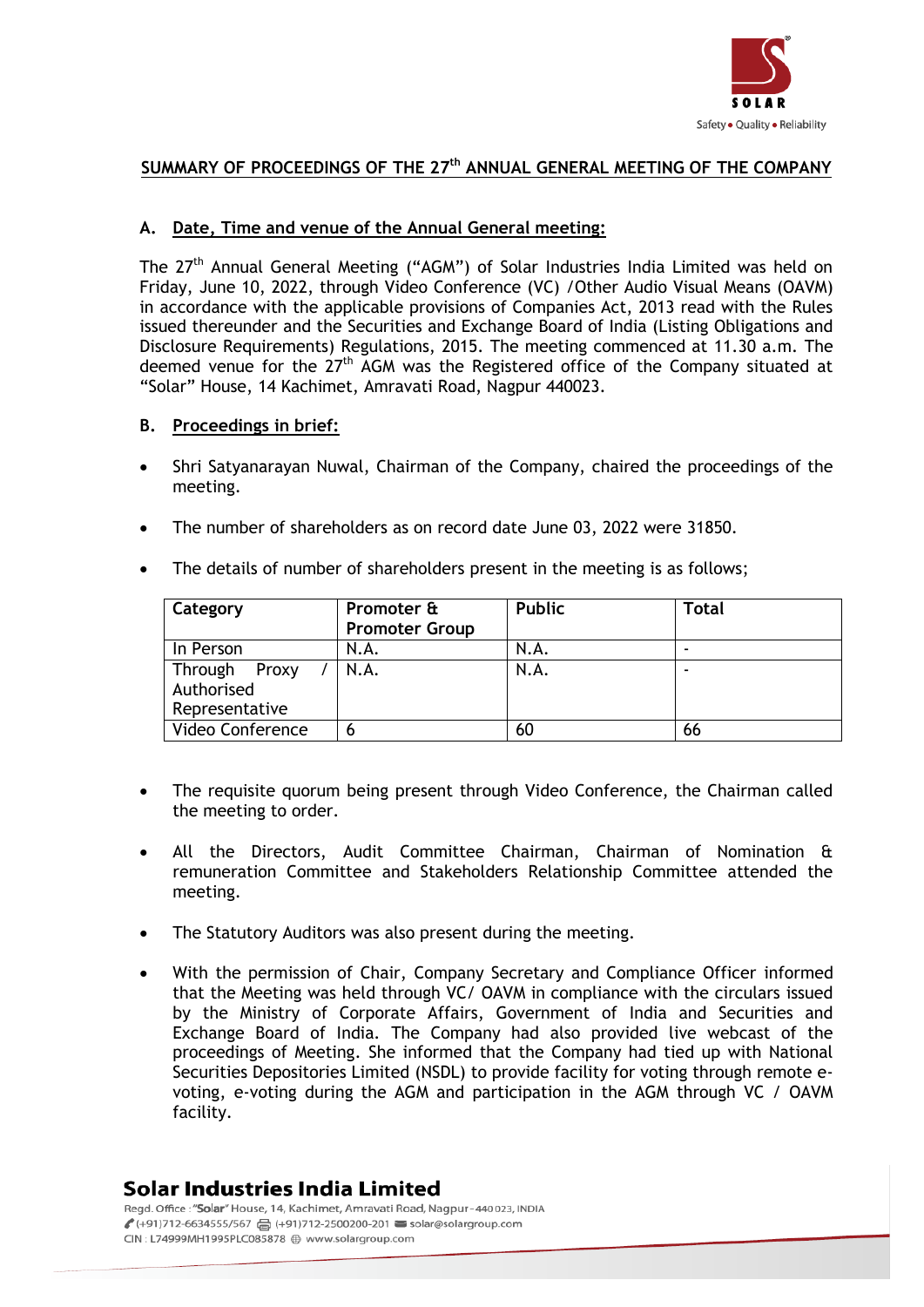

- Mrs. Khushboo Pasari, Company Secretary and Compliance Officer with the permission of the Chair informed the members that the Company had taken all feasible efforts to enable members to participate through video conference and vote at the AGM. She then provided general instructions to the members regarding participation in the meeting.
- She informed the Members that pursuant to the provisions of the Companies Act, 2013, the Rules framed thereunder and the SEBI (Listing Obligations and Disclosure Requirements) Regulations, 2015, the Company had extended the remote e-voting facility to the Members of the Company in respect of the resolutions to be passed at the Meeting. The remote e-voting commenced at 10.00 a.m. on Tuesday, June 07, 2022 and ended at 5.00 p.m. on Thursday, June 09, 2022 and the facility for voting through e-voting system was made available during the Meeting for Members who had not cast their vote prior to the Meeting.
- She informed the Members that the Board of Directors of the Company at their meeting held on Tuesday, May 03, 2022 had appointed, Shri Tushar Pahade, of M/s T S Pahade & Associates, Practicing Company Secretaries (FCS No. 7784, COP: 8576) as the Scrutinizer for scrutiny of the votes cast through the remote e-voting platform and through e- voting system of NSDL at the AGM
- She, inter alia, informed the members that the documents which are statutorily required to be kept open were available electronically for inspection by the members during the AGM.

The Notice of the  $27<sup>th</sup>$  AGM and the Report of the Statutory Auditor and Secretarial Auditor was taken as read with the permission of the Members present as it did not contain any qualification, observation or comment.

Thereafter, the Chairman in the address to the members apprised on *"Unnati Ke Safaar Par"* the theme of Company's Annual Report and touched upon the performance of the Company during the financial year 2021-2022.

The following items of business as set out in the Notice convening the  $27<sup>th</sup>$  Annual General Meeting were commended for members consideration and approval:

| Sr.<br>No.               | <b>Particulars</b>                                                                                                                                                                                                                             | Type of<br><b>Resolution</b> |  |  |
|--------------------------|------------------------------------------------------------------------------------------------------------------------------------------------------------------------------------------------------------------------------------------------|------------------------------|--|--|
| <b>ORDINARY BUSINESS</b> |                                                                                                                                                                                                                                                |                              |  |  |
| 1.                       | Adoption of Financial Statements (Standalone & Consolidated) for<br>the financial year ended on March 31, 2022.                                                                                                                                | Ordinary<br>Resolution       |  |  |
| 2.                       | Declaration of final dividend on equity shares of the Company for<br>the financial year ended on March 31, 2022.                                                                                                                               | Ordinary<br>Resolution       |  |  |
| 3.                       | Appointment of Shri Suresh Menon (DIN: 07104090) as a Director<br>who retires by rotation.                                                                                                                                                     | Ordinary<br>Resolution       |  |  |
| 4.                       | Appointment of M/s SRBC & Co. LLP, Chartered Accountants, (Firm<br>Registration No.324982E/E300003) jointly with M/s Gandhi Rathi &<br>Co., Chartered Accountants, (Firm Registration No.103031W) as the<br>Statutory Auditors of the Company. | Ordinary<br>Resolution       |  |  |

## Solar Industries India Limited

Read. Office: "Solar" House, 14, Kachimet, Amrayati Road, Nagpur-440023, INDIA € (+91)712-6634555/567 2 (+91)712-2500200-201 solar@solargroup.com CIN: L74999MH1995PLC085878 @ www.solargroup.com